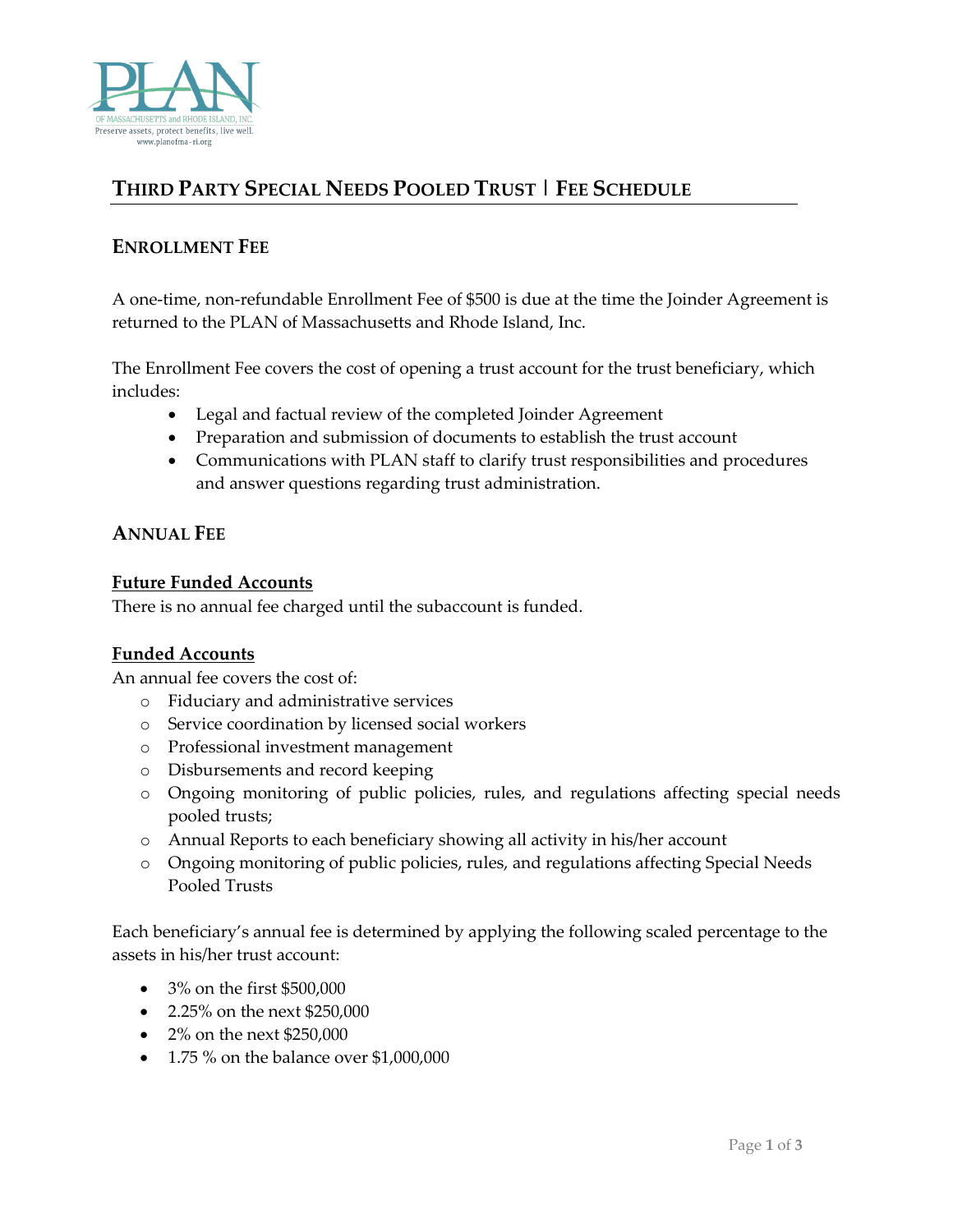

As example, the annual fees for an account with a balance of \$50,000 would total approximately  $$1,500-$ 

- \$3,000 on an account with a balance of \$100,000
- \$7,500 on an account with a balance of \$250,000

In seeking to make our services more accessible, PLAN has been able to waive minimum fees for many quarters. We revisit this fee reduction initiative quarterly.

# **SPECIAL CIRCUMSTANCE FEES**

Sometimes, trust beneficiaries require more frequent or intensive supports from a PLAN service coordinator. Examples of such circumstances could include (but are not limited to):

- Extended consultations are required between the individual's attorney and PLAN's attorney
- **There are time-intensive or extended processes for liquidating and/or transferring the** individual's assets for deposit in the Trust
- Documents must be prepared and submitted to state or federal courts or regulatory authorities
- Weekly or monthly telephone calls
- Attendance at meetings, e.g. ISP meetings
- Oversight of or advocacy for specific services or benefits

The need for these services is assessed on a case-by-case basis, in consultation with the trust beneficiary and/or someone who is authorized to speak on his/her behalf. Additional services will be billed to the trust beneficiaries at the rate of \$100 per hour. Fees for such work are charged *in addition to* the Annual Fee.

## **OTHER FEES**

- *Tax Preparation:* A federal and state tax return must be filed for each trust sub-account. The charges for preparing and filing the tax return are separate from other fees and are billed at actual cost to the individual's trust sub-account. PLAN of Massachusetts and Rhode Island negotiates for the lowest reasonable cost; the current actual cost for tax preparation is \$353 per year per sub-account.
- Additional costs will be charged as additional services become necessary or advisable. In addition to case management services, examples of additional costs